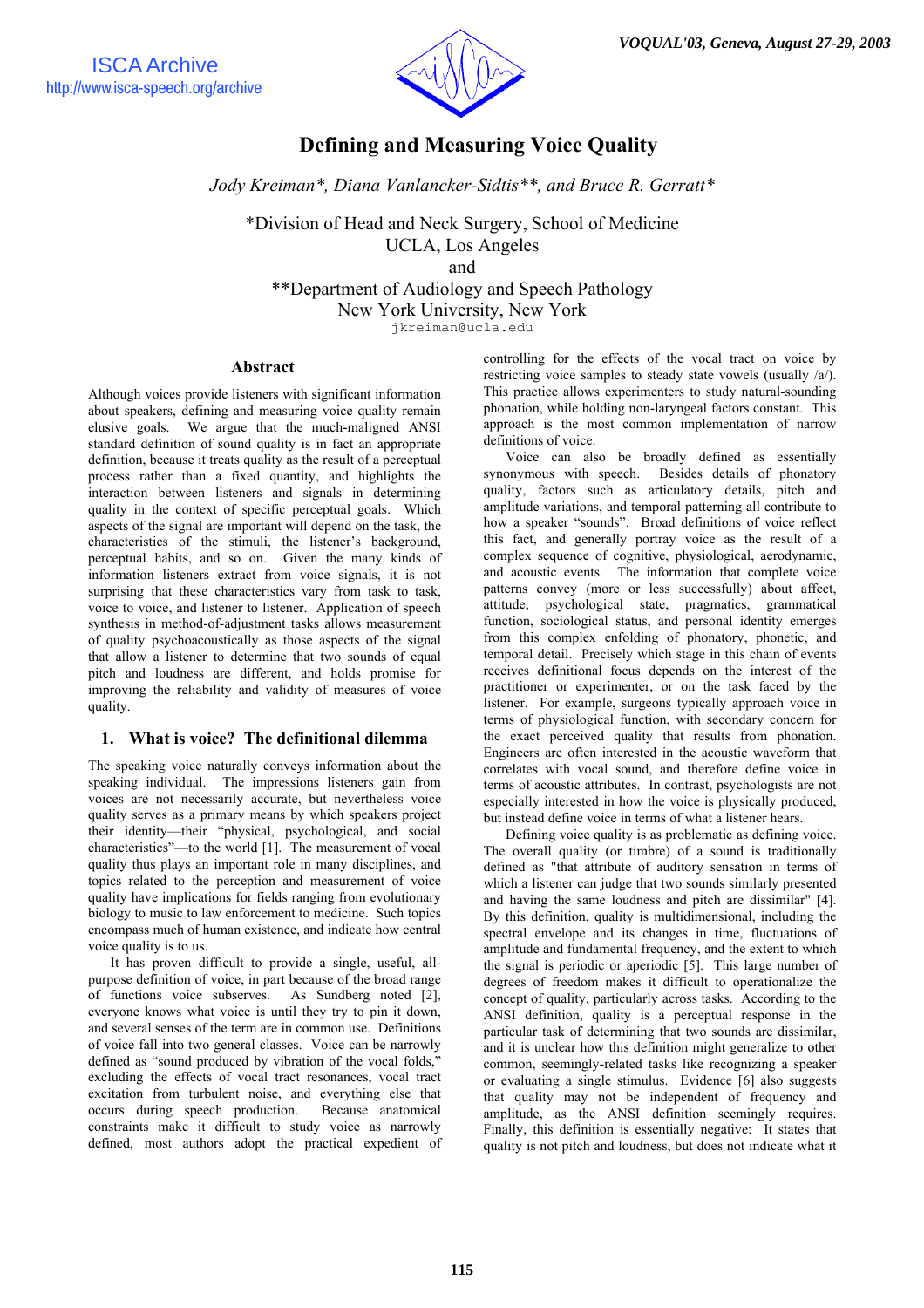does include [5]. Such complications have led to frequent criticism of the ANSI definition, which some claim amounts to no definition at all [7].

Chagrin about this situation has led some voice researchers to adopt definitions of quality that simply echo the narrow or broad definitions of voice described above, so that voice quality is characterized in physiological terms. Consistent with narrow definitions of voice, quality may be defined as the perceptual impression created by the vibration of the vocal folds. More broadly, voice quality may be considered the perceived result of coordinated action of the respiratory system, vocal folds, tongue, jaw, lips, and soft palate. Such definitions do very little to specify listeners' contributions to quality, which are essential to defining what is after all a perceptual phenomenon. For example, the perceptual importance of different aspects of a voice depends on context, attention, a listener's background, and other factors [8, 9], and is affected by the listening task [9, 10]. Thus, the measured response to a given voice signal is not necessarily constant across listeners or occasions.

Some of the difficulty that arises when contemplating the nature of quality may be due to the fact that quality is often treated as analogous to pitch and loudness. Authors often discuss *the* pitch or *the* loudness of a signal, presumably because these factors can be scaled unidimensionally, from low to high or faint to strong. However, quality is multidimensional, and does not possess a unique acoustic determinant. Given this fact, the perceptual effect created by a voice signal will always depend on factors like task demands, and listener attention will vary across the multiple facets of the signal, so that some are more important than others from occasion to occasion. For this reason, a single perceived quality does not necessarily consistently result from a given signal, relative to the listener. In contrast, pitch and loudness do not ordinarily vary significantly in this way, because of their unidimensional nature.

The strength of the ANSI definition is that it treats sound quality as the result of a perceptual process rather than as a fixed quantity, and highlights the importance of both listeners and signals in determining quality. Listeners usually listen to voices in order to gather information about the environment, and the information they attend to depends on their purpose and on the information actually available from a particular utterance. Considered in this light, the ANSI definition has distinct advantages; in fact, its limitations can be reduced by broadening the definition to include different tasks, rather than narrowing its focus to include only a small set of specific acoustic variables. Voice quality may best be thought of as an interaction between a listener and a signal, such that the listener takes advantage of whatever acoustic information is available to achieve a particular perceptual goal. Which aspects of the signal are important will depend on the task, the characteristics of the stimuli, the listener's background, perceptual habits, and so on. Given the many kinds of information listeners extract from voice signals, it is not surprising that these characteristics vary from task to task, voice to voice, and listener to listener.

Studies of familiar voice recognition [11] highlight the importance of signal/listener interactions in voice perception. Specific articulatory information is key to identifying some individual voices, but not relevant to others [12]. Perceptual processing of voice quality differs qualitatively depending on whether the listener is familiar or unfamiliar with the voice [13]. Listeners' perceptual strategies can thus be expected to vary depending on the differential familiarity of the voices. Listeners' attention to different cues to voice identity also depends on the total voice pattern in which the cue operates [12, 14], so that the importance of a single cue varies across voices as well as listeners. Definitions of quality that focus on aspects of production or on the signal cannot account for such effects. Voice quality is the product of perceptual processes, and must be defined in terms of both signals and listeners.

### **2. Measuring vocal quality**

Given the difficulties inherent in defining voice and vocal quality, it is not surprising that considerable confusion also surrounds the problem of measuring voice quality. The psychoacoustic study of complex, multidimensional auditory signals is in its infancy [6, 15], and little research has examined the perceptual processes listeners apply to voice signals. Research has focused instead on identifying and defining descriptive labels or distinctive features systems for voices. In this approach, vocal quality is treated as if it can be decomposed into a set of specific qualities, whose presence or absence characterizes a speaker's voice.

The most common approach to the problem of specifying voice quality is simply to create a long list of terms to describe listeners' impressions. Listeners then assess quality by indicating the extent to which a voice possesses each feature. Terms in such lists tend to be rather mixed in their level of description, and may describe voices visually (e.g., brilliant, dark), kinesthetically (strained, tight), physically (heavy, thin, pointed), aesthetically (pleasing, faulty), with reference to anatomy (pectoral, nasal), and so on [16].

This approach to measuring voice quality depends on descriptive traditions rather than theory, and has changed very little in nearly 2000 years. Familiar terms like harsh, clear, bright, smooth, weak, shrill, deep, dull, thin, hoarse, and metallic can be found in Roman writings on oratory [17; cited by 18], and also in modern studies of voice quality [19]. Some differences do exist between venerable and modern descriptive terminology. For example, antique descriptive schemes [17; cited by 18] included terms related to the personality and emotional state of the speaker (confused, doleful) and terms related to articulation and rhetorical ability (articulate, distinct). More modern compendia [19] include terms like "breathy" and "nasal" that are commonly used in the study of vocal pathology. However, similarities among traditions far outweigh differences, and many labels have been in consistent use for centuries.

Redundancies and ambiguities abound in such lists of terms, which tend to be exhaustive rather than efficient. To address this problem, some researchers have applied factor analysis to reduce large lists of overlapping features to small sets of non-redundant scales [20, 21, 39, 43]. Voice feature schemes derived from factor analysis do have obvious advantages over large lists of terms. Such analyses typically produce only a few factors, and thus measurement protocols based on such analyses [39, 43] are manageable for listeners and investigators alike. In theory, factors are independent of one another, reducing concerns about redundancies or overlap across scales, while at the same time they capture much of the information in the scalar ratings, so economy is achieved with minimal loss of information. Finally, this approach preserves the descriptive tradition of quality assessment, because factors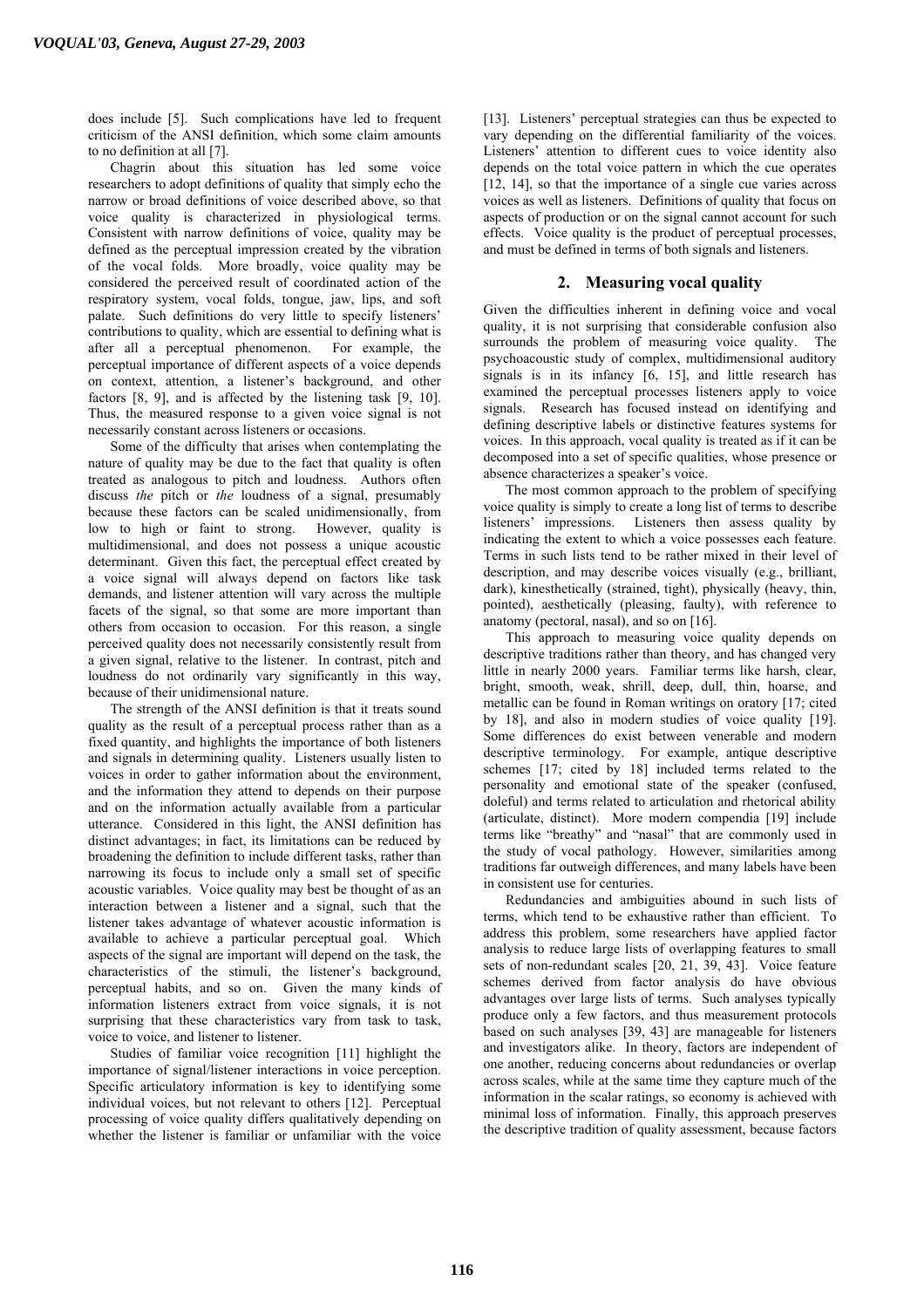are defined in terms of the underlying scales. Thus, factor analytic approaches bring the impression of scientific rigor to the familiar descriptive approach to quality assessment.

Well-known limitations to this approach are also apparent. First, results of factor analytic studies depend on the input scales and stimuli, so that a factor will not emerge unless that factor is represented in the set of rating scales and is also perceptually relevant for the specific voices and utterances studied. Studies often employ restricted populations of speakers, small sets of voices, and short stimuli; for example, the well-known GRBAS protocol was developed from the results of factor analyses that used only 16 speakers and 5 steady-state vowels [39, 40]. These restrictions significantly limit the extent to which results can be generalized to the full spectrum of vocal qualities. Idiosyncrasies in labeling the factors may also obscure differences among studies. For example, in studies of pathological voice quality Isshiki et al. [39] found a "breathiness" factor that loaded highly on the scales dry, hard, excited, pointed, cold, choked, rough, cloudy, sharp, poor, and bad, while a "breathiness" factor reported by Hammarberg et al. [43] corresponded to the scales breathy, wheezing, lack of timbre, moments of aphonia, husky, and not creaky. The validity of the factors as perceptual features also depends on the validity of the underlying scales, which has never been established. Thus, even a large-scale factor analysis (or multiple analyses) will not necessarily result in a valid or reliable rating instrument for voice quality. Finally, perceptual factors have been reported that are related to reliable constant listener biases and to interactions between specific voices and listeners [20]. Emergence of such factors suggests that an adequate perceptual model cannot be framed solely in terms of the stimuli, but must also account separately for differences among listeners. Overall, it thus appears that factor analysis has not convincingly identified scales for vocal quality that are independent and valid.

Dependence on underlying descriptive terminology can be avoided by deriving perceptual features for voices through multidimensional scaling (MDS) [22-25]. In MDS, a perceptual space for voices is derived from listeners' ratings of how similar voices are to one another (more similar = closer together in the space). By examining correspondences between the dimensions of the derived space and measured or rated characteristics of the voices, exploratory MDS can reveal how overall vocal quality (as it determines similarities between voices) relates to scales for particular qualities. Discovery of a dimension that is highly associated with some specific quality provides evidence for the "psychological reality" of that particular quality as an important vocal feature.

As with factor analytic studies, applications of MDS to normal vocal quality have produced variable results across studies. Some of these differences can be attributed to choice of stimuli (vowel vs. sentence) or speaker population (e.g., male vs. female). However, results also indicate that listeners differ both as individuals and as groups in the perceptual strategies they apply to voices [8, 24, 26], and it does not appear that any specific features are always important for characterizing the quality of all voices under all circumstances. Scaling solutions may also leave large amounts of variance unaccounted for, and published reports may explain less than half of the variance in the underlying similarity judgments, even for simple vowel stimuli [25, 27]. This may occur because of the limited resolution of MDS: The number of extractable dimensions depends on the number

of stimuli studied, which generally equals twenty or less. Alternatively, large amounts of variance may remain unexplained because the dimensional model of quality implied by MDS and factor analysis is not a good description of how quality is perceived.

A study of pathological voice quality [28] supports the latter explanation. In that study, listeners judged the similarity of all possible pairs of vowel productions obtained from sets of 80 male and 80 female speakers. Scaling solutions for male and female speakers each accounted for less than half of the variance in the underlying data, and revealed two-dimensional solutions in which the most severely pathological voices were separated from voices with milder pathology. Analyses of the data from individual listeners accounted for more variance (56-83%). However, stimuli did not disperse in these perceptual spaces along continuous scale-like linear dimensions, but instead clustered together in groups that lacked subjective unifying percepts. Different voices clustered together for each listener, and no two voices ever occurred in the same cluster for all listeners. This suggests that listeners lacked a common notion of what constitutes similarity with respect to voice quality, even when stimuli are restricted to vowels so that quality is narrowly defined. If listeners lack a common perceptual space for voice quality in its most restricted sense, then a single set of perceptual features for voice quality more broadly defined is not likely to be discoverable.

In the absence of empirical evidence for the validity of particular descriptors or dimensions, it is unclear why some should be included, and others excluded, in a descriptive framework for vocal quality. Further, traditional descriptive labels are holistic and independent, rather than forming a decomposed, permutable set. This makes it difficult to understand precisely how qualities differ from one another, or how seemingly similar qualities are related. Finally, in this tradition it is often unclear how quality relates to other parts of the speech chain. In particular, there is no formal theoretical linkage between a given quality and the physiological configuration that produced it (although terms like "nasal" may imply that such a linkage exists).

Voice profile analysis, the system of phonetic/articulatory features for voice quality proposed by Laver [1, 29, 30], was designed in response to these limitations. In this approach, voice quality is characterized as quasi-permanent and derived cumulatively throughout an individual's vocal sound production. It is then described in terms of the global physiological configuration that (hypothetically) underlies the overall sound of a speaker's voice. Laryngeal and supralaryngeal aspects of voice are both specified, and are assumed to be auditorily separable. Vocal profile analysis is analytic, consistent with phonetic models of speech production, and nearly exhaustive in the physiological domain. Because quasi-independent features (or "settings") can combine in different ways, the system can be used to describe a broad range of voice qualities in a single framework, rather than applying vague terms whose relationships to each other are unclear. Thus, for example, "hoarse" voice might appear in this system as "deep, (loud), harsh/ventricular, whispery voice," or "gruff" voice might become "deep, harsh, whispery, creaky voice" [31]. The primary limitation of this system is the fact that it models perception in terms of speech production processes without established or documented reference to a listener. That is, by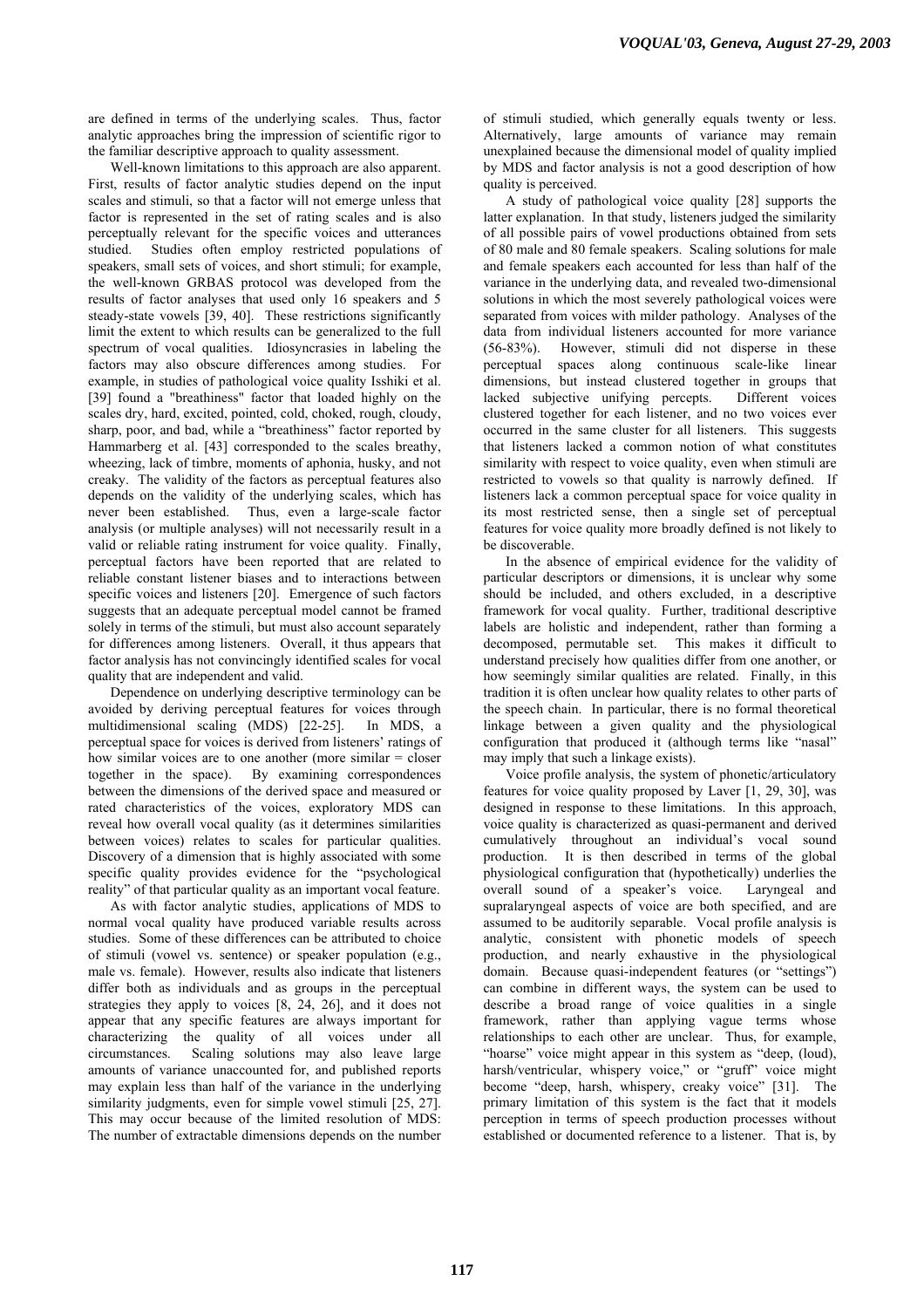describing voice quality in detailed terms of the supposed underlying physiological configuration, profile analysis indicates where perceptual information about quality *might* be. However, it does not specify which of the many aspects specified are meaningful, or, indeed, perceptible to listeners, how listeners actually use different features to assess quality, whether (or why, or when) some features might be more important than others, or how dimensions interact perceptually. The assumption that listeners are able to separate different features auditorily is also questionable, particularly given recent evidence that listeners have difficulty isolating individual dimensions of complex voice patterns [32].

# **3. Limitations of traditional quality assessment protocols**

The results reviewed above indicate that the validity of dimensional and featural protocols for assessing voice quality remains questionable. These protocols model voice quality solely in terms of the voice itself, although couching many of the descriptive labels in perceptual terms. They also assume an ideal and fixed listener. Most of these approaches imply that voice quality can reasonably be represented as a list or grouping of descriptors or dimensions—that there is a list of attributes that listeners can and do attend to, and that the same set describes all voices. Whether quality is broadly or narrowly construed, such frameworks imply that there exists a well-defined perceptual space for voice quality, applicable to all voices and true for all listeners, which listeners all exploit in essentially the same way.

However, substantial evidence and theoretical considerations contradict these requirements. A well-defined, theoretically motivated set of features for voice has not emerged, despite many years' research; and listeners apparently exploit vocal signals in varying ways. Data thus suggest that a fixed, common set of perceptual dimensions for voices cannot be defined, so efforts to specify a perceptually valid set of scales for voice quality are unlikely to succeed.

A further difficulty with dimensional protocols is their unreliability as measurement tools. Analyses of the reliability with which listeners judge individual pathologic voices indicate that listeners almost never agree in their ratings of a single voice. Even using the simplest of phonated stimuli, the likelihood that two raters would agree in their ratings of moderately pathological voices on various 7-point scales averaged 0.21 (where chance is 0.14) [33]. The voice profile analysis system is also less than perfectly reliable, with only 52% - 65% of items in a post-test rated within one scale value of a target score after three days' training [34]. Studies of rating reliability for normal voices are less common, but not more encouraging. For example, Kendall's coefficient of concordance for ratings of 20 female voices on 16 quality scales data ranged from .14 to .69 across scales, with values averaging .33 [19].

In summary, despite a long history of research, significant difficulties continue to plague traditional approaches to voice quality measurement. Such approaches suffer from possibly irresolvable issues of rating reliability and validity. It is not clear what (if any) features characterize quality, or how traditional descriptors or dimensions relate to overall quality (broadly or narrowly construed) or to each other. Articulatory distinctive-feature approaches are analytical and motivated by phonetic theory, but they enumerate articulatory possibilities without accommodating listeners' behavior. Featural systems in general suffer from this limitation, because they model quality as if it inheres in voices, without also accounting for such listener-dependent factors as attention, experience, and response bias.

Given the difficulties, both theoretical and operational, inherent in measuring voice quality, some authors (particularly those studying pathological voices) have argued that perceptual measures of voice should be replaced with instrumental measures [16]. In contrast to perceptual measures, instrumental measures of acoustic, aerodynamic, or physiological events promise precision, reliability, and replicability. Considerations like these have motivated several measurement systems for voice, including the Dysphonia Severity Index [41] and the Hoarseness Diagram [42]. However, development of instrumental protocols for measuring quality ultimately depends on our ability to define quality in a way that accounts for cognitive factors that introduce measurement variability. Although it might be possible to define objective methods to quantify specific quality dimensions, it is more difficult to set up general rules specifying which dimensions are selected and how they combine to produce a final evaluative judgment [35]. Further, no theory exists describing the relationships between physiology, acoustics, and vocal quality, so it is difficult to establish which instrumental measures ought to correspond to perceptually meaningful differences in vocal quality, or why such associations should exist. Existing research has been limited largely to correlational studies, which have produced highly variable results that are difficult to interpret.

### **4. Alternatives to dimensional and featural measurement systems for voice quality**

Finding valid and reliable alternatives to traditional voice quality scaling methods requires hypotheses about the sources of listener disagreements, so that psychophysical techniques can be applied to devise measures that control such variability. Previous studies of pathological voices [9, 32] suggest that traditional perceptual scaling methods are best understood as matching tasks, in which voices are compared to mental representations that serve as internal standards for the various rating scales. These idiosyncratic internal standards appear to vary with listeners' previous experience with voices [26, 36] and with the context in which a judgment is made [9, 37], and vary substantially across listeners as well as within a given listener [9, 38]. Severity of vocal pathology, difficulty isolating individual dimensions in complex perceptual contexts, task demands, and experiential factors can also influence perceptual measures of voice [3, 32]. These factors add uncontrolled variability to scalar ratings of vocal quality, and contribute to listener disagreement.

A protocol that does not rely on internal standards, and that makes it easier for listeners to focus attention appropriately and consistently, would eliminate many of these sources of listener disagreement. One such approach [10] applies speech synthesis in a method-of-adjustment task. This task allows listeners to vary acoustic parameters to create an auditory match to a voice stimulus. Because listeners directly compare each synthetic token they create to the target voice, they need not refer to internal standards for particular voice qualities. Further, listeners can manipulate acoustic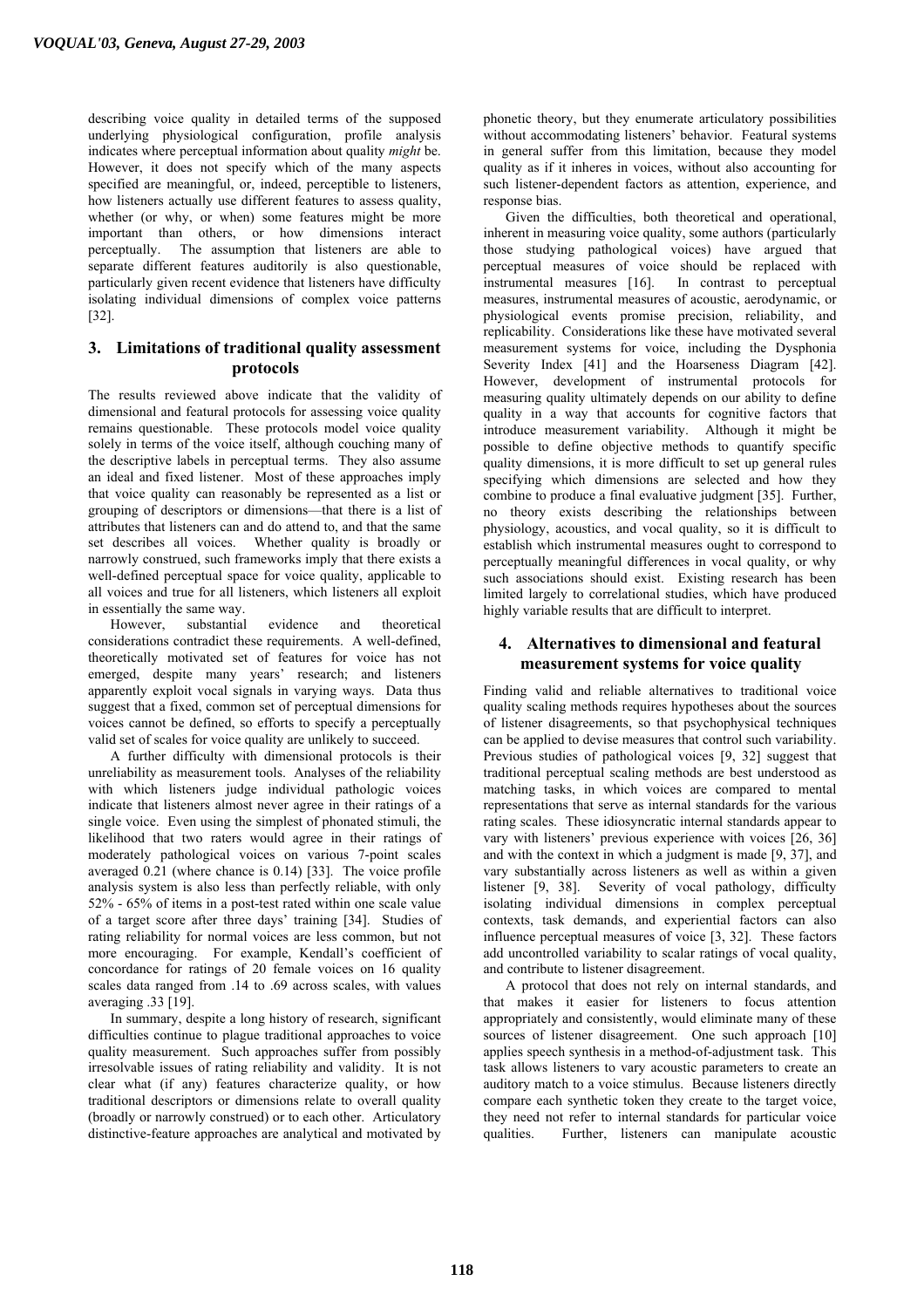parameters and hear the result of their manipulations immediately. Such manipulations bring the particular acoustic dimension to the foreground, helping listeners focus their attention consistently. In theory, this method should improve agreement among listeners in their assessments of voice quality relative to traditional rating scale techniques, because it controls variance in quality judgments.

This method of quality measurement also provides other practical advantages. First, the relationship between acoustic parameters and what a listener hears is established directly, rather than correlationally. Thus, measuring quality with synthesis can experimentally establish the perceptual validity of different acoustic measures of voice. Mappings between acoustics and quality also mean that hypotheses can be tested about the perceptual relationships between different signals. The perceptual importance of different parameters can also be evaluated in naturally occurring complex multivariate contexts. Finally, this approach to quality measurement follows directly from the ANSI definition of sound quality, in that it measures quality psychophysically as those aspects of the signal that allow a listener to determine that two sounds of equal pitch and loudness are different. In this method, listeners also create a direct mapping between the acoustic signal and a perceptual response, thus modeling quality as a process, not as a fixed entity. These characteristics suggest that the method should provide measures of quality that are valid as well as reliable.

In a preliminary assessment of this method [10], listeners were asked to adjust the noise-to-signal ratio for 12 pathological voices so that the resulting synthetic stimuli matched the natural voices as closely as possible. In a separate experiment, listeners judged the noisiness of the same stimuli using a traditional 100 mm visual-analog rating scale whose two ends were labeled "no noise" and "extremely noisy." In the synthesizer task, only 3/120 listener responses differed from those of other listeners by more than a difference limen, for an agreement rate of 97.5%. In contrast, likelihood of agreement between two listeners in traditional noisiness ratings averaged 22%.

#### **5. Conclusions**

The appropriate method for measuring what listeners hear when they listen to voices remains an unresolved issue, and providing accurate, replicable, valid measures of vocal quality presents significant challenges. In our view, this problem is more likely to be resolved by developing methods that can assess the interactions between listeners and signals, rather than treating quality solely as a function of the voice signals themselves. Although voice quality is a psychoacoustic phenomenon, understanding of voice quality has not received benefit of classic psychophysical research methods. Pitch and loudness can often be treated as if they were functions of the signal, because measures of frequency and intensity are fairly well correlated with listeners' perceptual judgments. However, this simplification is inappropriate in the case of quality, because quality is multidimensional and listeners are flexible and variable. This is the case even when the definition of voice is constrained to refer only to laryngeal aspects of sound production. The complexities multiply with broader definitions of voice and voice quality.

Issues of quality measurement have implications beyond the study of quality itself. Once the relationship between a signal and a percept is understood, it may be possible to determine which physiological parameters create perceptually meaningful changes in phonation. At present, it is not possible to determine which aspects of vocal physiology are perceptually important, in part because the relationship between perception and acoustics (which links production to perception in the "speech chain") is poorly understood. Correlations between acoustic measures of voice and many kinds of listener judgments remain hard to interpret. Better methods of quality assessment have important implications for understanding aspects of normal voice perception (age, gender, identity, etc.) that are based in physiology, extending them to the impact of habitual speech patterns on listeners' perceptions. An improved understanding of the issues surrounding measurement of vocal quality is a first step toward these broader goals.

### **6. Acknowledgments**

This research was supported in part by grant DC01797 from the National Institute on Deafness and Other Communicative Disorders. An greatly expanded version will appear in *The Handbook of Speech Perception*, edited by D.B. Pisoni and R. E. Remez (Blackwell, London).

#### **7. References**

- [1] Laver, J., *The Phonetic Description of Voice Quality,* Cambridge University Press, Cambridge, 1980.
- [2] Sundberg, J., *The Science of the Singing Voice,* Northern Illinois University Press, DeKalb, IL, 1987.
- [3] de Krom, G., "Consistency and Reliability of Voice Quality Ratings for Different Types of Speech Fragments", *J.Speech Hear. Res.,* 37:985-1000, 1994.
- [4] ANSI, S1.1-1960, "Acoustical terminology", American National Standards Institute, New York, 1960.
- [5] Plomp, R., *Aspects of Tone Sensation,* Academic Press, London, 1976.
- [6] Melara, R.D., and Marks, L.E., "Interaction Among Auditory Dimensions: Timbre, Pitch, and Loudness", *Percep. Psychophys.,* 48:169-178, 1990.
- [7] Bregman, A.S., *Auditory Scene Analysis,* MIT Press, Cambridge, MA, 1990.
- [8] Kreiman, J., Gerratt, B.R., Precoda, K., and Berke, G.S., "Individual Differences in Voice Quality Perception", *J.Speech Hear.Res.,* 35:512-520, 1992.
- [9] Gerratt, B.R., Kreiman, J., Antonanzas-Barroso, N., and Berke, G.S., "Comparing Internal and External Standards in Voice Quality Judgments", *J.Speech Hear.Res.,* 36:14- 20, 1993.
- [10] Gerratt, B.R., and Kreiman, J., "Measuring Vocal Quality With Speech Synthesis", *J.Acoust.Soc.Am.,* 110:2560- 2566, 2001.
- [11] Van Dommelen, W.A., "Acoustic Parameters in Human Speaker Recognition",. *Lang. Speech*, 33:259-272, 1990.
- [12] Van Lancker, D., Kreiman, J. and Wickens, T., "Familiar Voice Recognition: Parameters and Patterns. Part II: Recognition of Rate-Altered Voices", *J.Phonetics*, 13:39- 52, 1985.
- [13] Kreiman, J. "Listening to Voices: Theory and Practice in Voice Perception Research." In *Talker Variability in Speech Processing*, ed. by K. Johnson and J. Mullennix, Academic Press, New York, pp. 85–108, 1997.